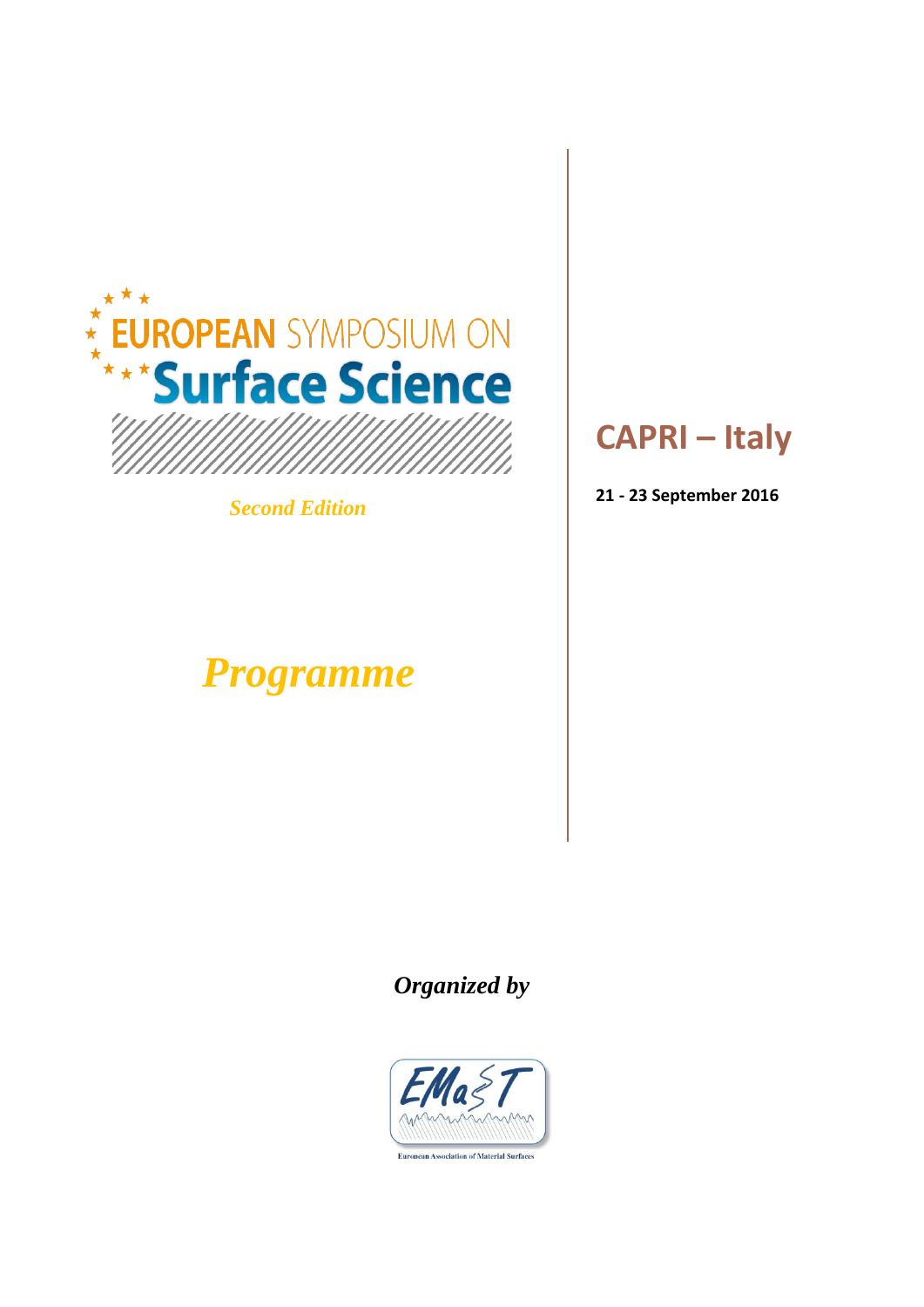#### Dear Colleagues,

We have the pleasure to give you a welcome to the Second Edition of the **EUROPEAN SYMPOSIUM ON SURFACE SCIENCE** that takes place in Capri, Italy, from September  $21^{st}$  to  $23^{rd}$ , 2016.

The main objective of the Symposium is to bring together expertise, scientists, professionals and researchers from various areas to present and discuss topics related to Materials and Surfaces Sciences and with the aim to promote improvement of new products and processes.

The Symposium provides a comprehensive overview of the state-of-the-art in materials sciences, surface physics and chemistry, focusing on discussions related to the recent breakthrough and current challenges, while pointing out the prospective interdisciplinary development of the six industrial fields covered by EMASST.

The **EUROPEAN SYMPOSIUM ON SURFACE SCIENCE** will be a unique event to encourage an unprecedented international cross-collaboration amongst fundamental and applied surface sciences and industrial world.

The conference will take into consideration various new developments, both from an experimental and computational viewpoint. Special emphasis was given to the application of advanced theoretical and experimental approaches as well as multiscale and multidisciplinary approach. In particular, the presented innovations will be focused on the potential application and to the industrial fallout.

Your contributions cover one of the six following industrial areas such as aeronautical and aerospace, mechanical, energy, electric and electronic, biomedical, chemical.

In these six areas are taken into account contributions on:

- Smart Coatings & Surface Treatments
- Surface Characterization
- Nanotechnology & Nanomaterials

The presentations will be permanently archived in the eLibrary of the EMASST website and they will be easily accessible to the international scientific community.

Please feel free to ask questions to the speakers at the end of each presentation and contribute to the dynamic of the sessions.

Should you need any information, please contact see a member of the organizing team anytime, we will be all happy to help you!

Do not forget to join our Facebook group "EMASST" and to visit our website [www.emasst.com](http://www.emasst.com/) to get the latest news and continue networking online all year round.

The Steering Committee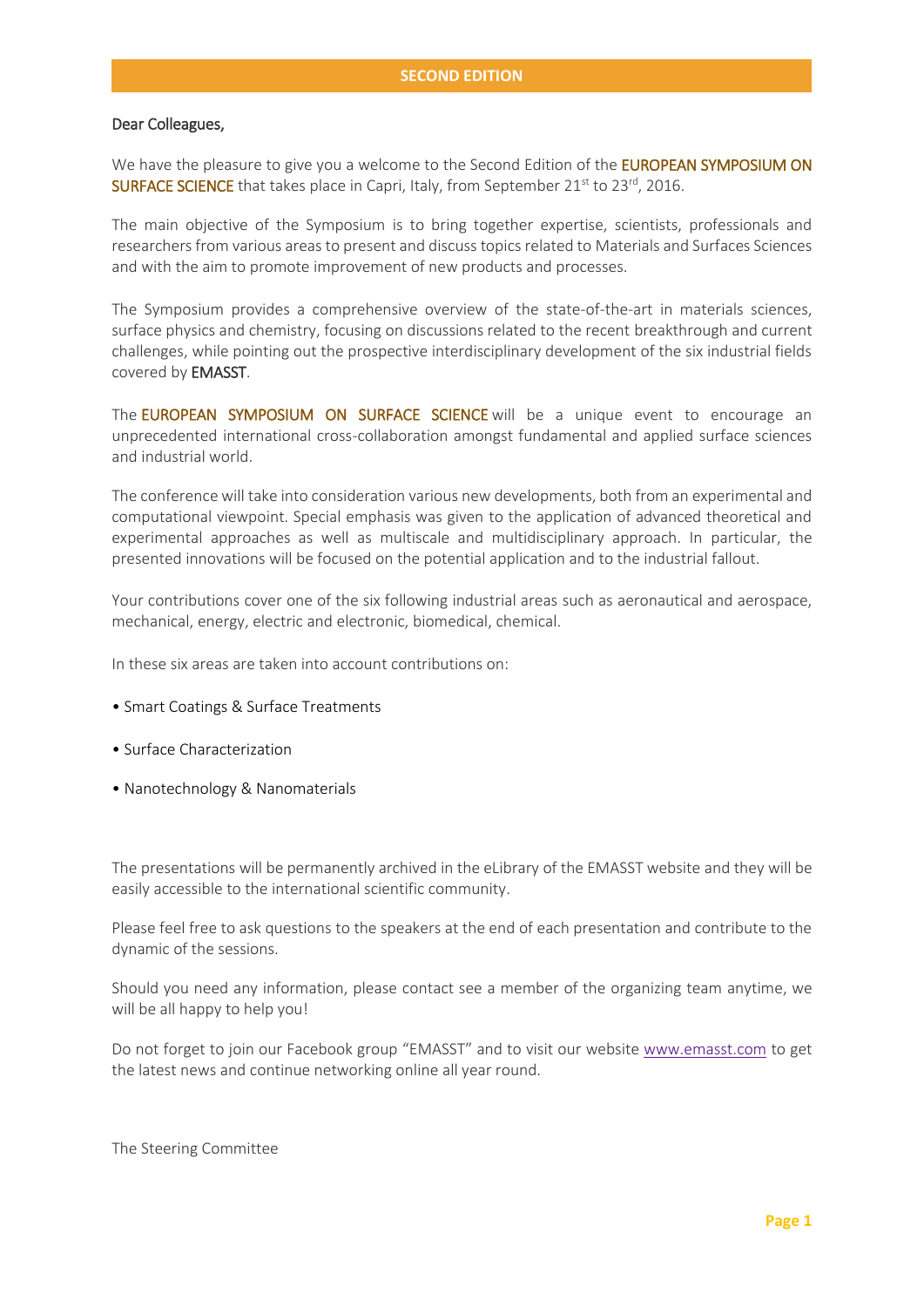# **Programme of the first day (21 September 2016)**

| <b>Chairman for the morning session: Dimitrios Kotzias</b>                                                                                                                                                                                                         |                                                         |
|--------------------------------------------------------------------------------------------------------------------------------------------------------------------------------------------------------------------------------------------------------------------|---------------------------------------------------------|
| 9:30 - 10:30 Registration                                                                                                                                                                                                                                          |                                                         |
| 10:30 - 10:45 Opening Ceremony & Welcome Addresses<br>L. MAZZOLA (President of EMASST)                                                                                                                                                                             |                                                         |
| 10:45 - 11:30 REACh Regulation's Impact on the Aerospace<br><b>Industry (invited lecture)</b><br>E. SORVILLO (AkzoNobel)                                                                                                                                           |                                                         |
| 11:30 - 12:00 Coffee break                                                                                                                                                                                                                                         |                                                         |
| 12:00 - 12:45 Improvement of service life of advanced thermal<br>barrier coatings by nanostructuring and architecture<br>modification (invited lecture)<br>F. MARRA (University of Rome "La Sapienza", Dept.<br><b>Chemical Engineering Materials Environment)</b> | <b>SMART COATING &amp;</b><br><b>SURFACE TREATMENTS</b> |
| 12:45 - 15:00 Lunch                                                                                                                                                                                                                                                |                                                         |
| <b>Chairman for the afternoon session: Nadja Felde</b>                                                                                                                                                                                                             |                                                         |
| 15:00 - 15:30 Supercritical Fluid Deposition of silanes on solid<br>surface for biosensing and heterogeneous catalysis<br>applications<br>G. NONGLATON (CEA, LETI, MINATEC Campus.<br>Univ. Grenoble Alpes)                                                        |                                                         |
| 15:30 - 16:00 Sol-gel routes in different media to obtain<br>nanostructured, superhydrophobic coatings on<br>copper surfaces<br>F. VERONESI (CNR-ISTEC)                                                                                                            |                                                         |
| 16:00 - 16:30 Passive anti-icing systems: icephobic coating for<br>aeronautical applications<br>L. MAZZOLA (CIRA)                                                                                                                                                  |                                                         |
| 16:30 - 17:00 Empirical Investigation on the Icing Behavior of Grid<br><b>Structures in a Lab-scale Icing Wind Tunnel</b><br>V. VERCILLO (AIRBUS Group Innovations)                                                                                                |                                                         |
| 17:00 - 17:15 Discussion and conclusion of the first day                                                                                                                                                                                                           |                                                         |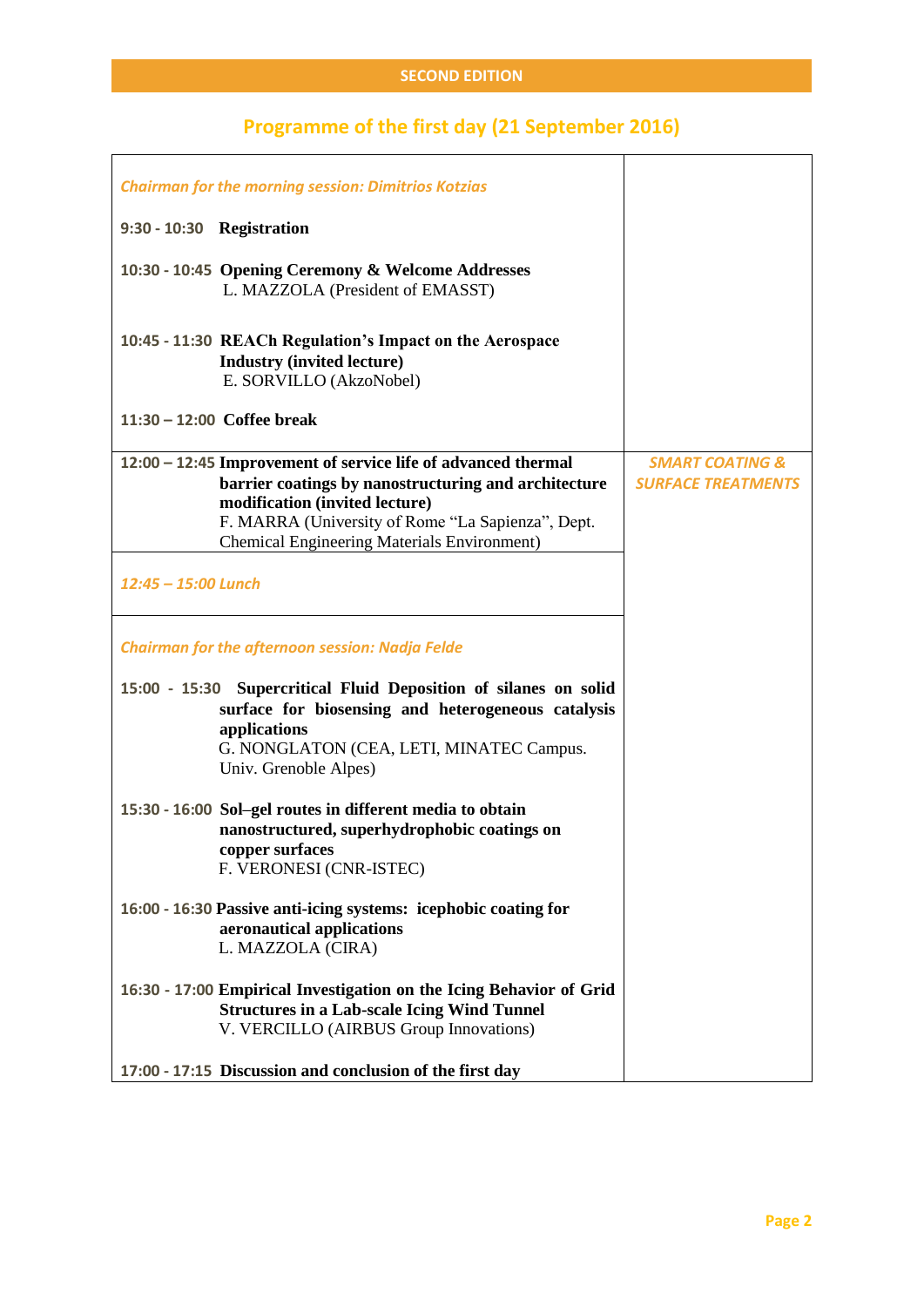### **Programme of the second day (22 September 2016)**

|                     |                                                                        | <b>SURFACE</b>                            |
|---------------------|------------------------------------------------------------------------|-------------------------------------------|
|                     | <b>Chairman for the morning session: MariaPia Pedeferri</b>            | <b>CHARACTERIZATION</b><br><b>SESSION</b> |
|                     | 9:30 - 10:15 Comprehensive Wetting Analysis of Functional              |                                           |
|                     | <b>Surfaces (invited lecture)</b>                                      |                                           |
|                     | L. CORIAND (Fraunhofer Institute for Applied Optics                    |                                           |
|                     | and Precision Engineering)                                             |                                           |
|                     |                                                                        |                                           |
|                     | 10:15 - 10:45 Advanced Roughness Analysis of Functional                |                                           |
|                     | <b>Nanostructures for Optical Applications</b>                         |                                           |
|                     | N. FELDE (Fraunhofer Institute for Applied Optics and                  |                                           |
|                     | Precision Engineering)                                                 |                                           |
|                     | 10:45 - 11:15 SAXS Investigation of Surface Fractal Dimension of       |                                           |
|                     | MnO <sub>2</sub> Pyrolytic Nano compositions                           |                                           |
|                     | L. SKATKOV (PCB "Argo")                                                |                                           |
|                     |                                                                        |                                           |
|                     | 11:15 - 11:45 Coffee break                                             |                                           |
|                     |                                                                        |                                           |
|                     | 11:45 - 12:15 Zeta potential of solid surfaces: a poorly explored,     |                                           |
|                     | but useful and versatile tool in surface analysis of                   |                                           |
|                     | bulk samples                                                           |                                           |
|                     | S. FERRARIS (Politecnico di Torino, DISAT)                             |                                           |
|                     | 12:15 - 13:00 IPR Management and Technology Transfer at the            |                                           |
|                     | <b>CNR.</b> Procedures and best practices (invited lecture)            |                                           |
|                     | A. CUSMA' (CNR - DSCTM)                                                |                                           |
|                     |                                                                        |                                           |
| 13:00 - 15:00 Lunch |                                                                        |                                           |
|                     | <b>Chairman for the afternoon session: Antonio Cusmà</b>               |                                           |
|                     |                                                                        |                                           |
|                     | 15:00 - 15:45 Titanium anodic oxidation: from surface                  |                                           |
|                     | functionalization to corrosion and environmental                       |                                           |
|                     | properties (invited lecture)                                           |                                           |
|                     | M. PEDEFERRI (Politecnico di Milano, Department of                     |                                           |
|                     | Chemistry, Materials and Chemical Engineering)                         |                                           |
|                     |                                                                        |                                           |
|                     | 15:45 - 16:15 Self-assembled nanoscale films and complexes of the      |                                           |
|                     | surface active protein Vmh2<br>A, M. GRAVAGNUOLO (University of Naples |                                           |
|                     | "Federico II", Department of Chemical Sciences)                        |                                           |
|                     |                                                                        |                                           |
|                     | 16:15 - 16:45 Expanding the spectrum. How in-situ complementary        |                                           |
|                     | spectroscopies can enhance surface and thin film                       |                                           |
|                     | analyses.                                                              |                                           |
|                     | M. MANNSBERGER (Thermofischer Scientific)                              |                                           |
|                     | 16:45 - 17:00 Discussion and conclusion of the second day              |                                           |
|                     |                                                                        |                                           |
|                     |                                                                        |                                           |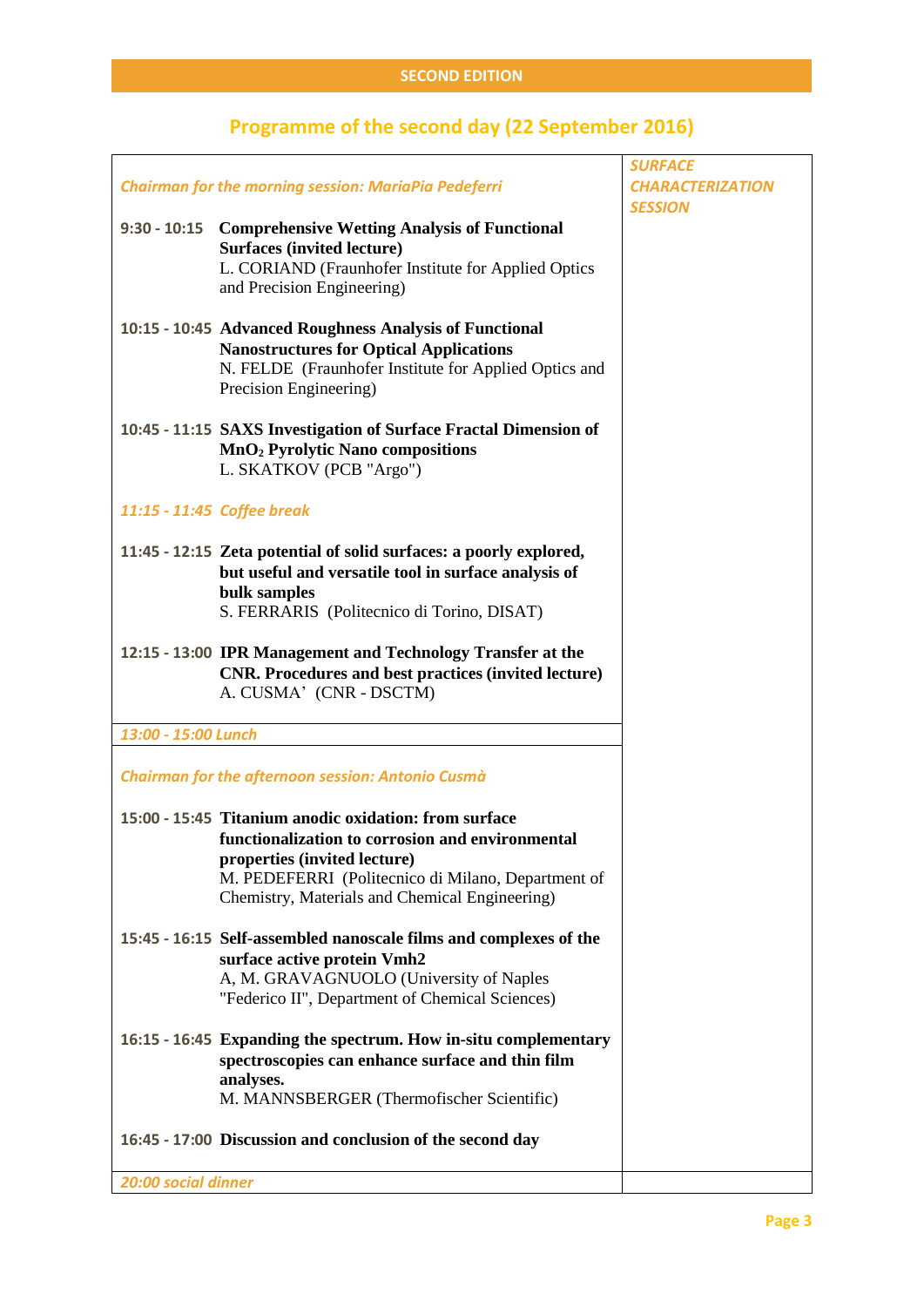| <b>Chairman: Luisa Coriand</b> |                                                                                                                                                                                                 | <b>NANOTECHNOLOGY &amp;</b> |
|--------------------------------|-------------------------------------------------------------------------------------------------------------------------------------------------------------------------------------------------|-----------------------------|
|                                |                                                                                                                                                                                                 | <b>NANOMATERIALS</b>        |
|                                | 9:30 - 10:15 Smart surfaces: self-cleaning titanium dioxide (TiO2)<br>coatings for depollution purposes<br>(invited lecture)<br>D. KOTZIAS (Ex official EC, Joint Research Centre,<br>IHCP)     |                             |
|                                | 10:15 - 10:45 Smart Modification of titania for Visible Light<br>Photocatalysts: A $Mn^{2+}$ doping study<br>V. BINAS (University of Crete)                                                     |                             |
|                                | 10:45 - 11:15 Green, efficient graft modification of multiwalled<br>carbon nanotubes with dye diazonium salts in water<br>A BEN SGHAIER (Universitè de Tunis El Manar,<br>Facultè des Sciences) |                             |
|                                | $11:15 - 11:45$ Coffee break                                                                                                                                                                    |                             |
|                                | 11:45 - 12:15 Transport Properties of Intrinsic and Dirty Graphene<br>with EMC: The Role of Various Scattering<br><b>Mechanisms</b><br>M. D. ÖZDEMIR (Aksaray University)                       |                             |
|                                | 12:15 - 12:30 Innovative self-cleaning membrane preparation for<br>water treatment applications<br>A. FIGOLI (CNR - ITM)                                                                        |                             |
|                                | 12:30 - 12:45 Discussion and closing the Symposium                                                                                                                                              |                             |
|                                | 13:00 - 13:15 European Symposium on Surface Science AWARD                                                                                                                                       |                             |
|                                | 15:00 - 17:00 tour at "Villa San Michele"                                                                                                                                                       |                             |

# **Programme of the third day (23 September 2016)**